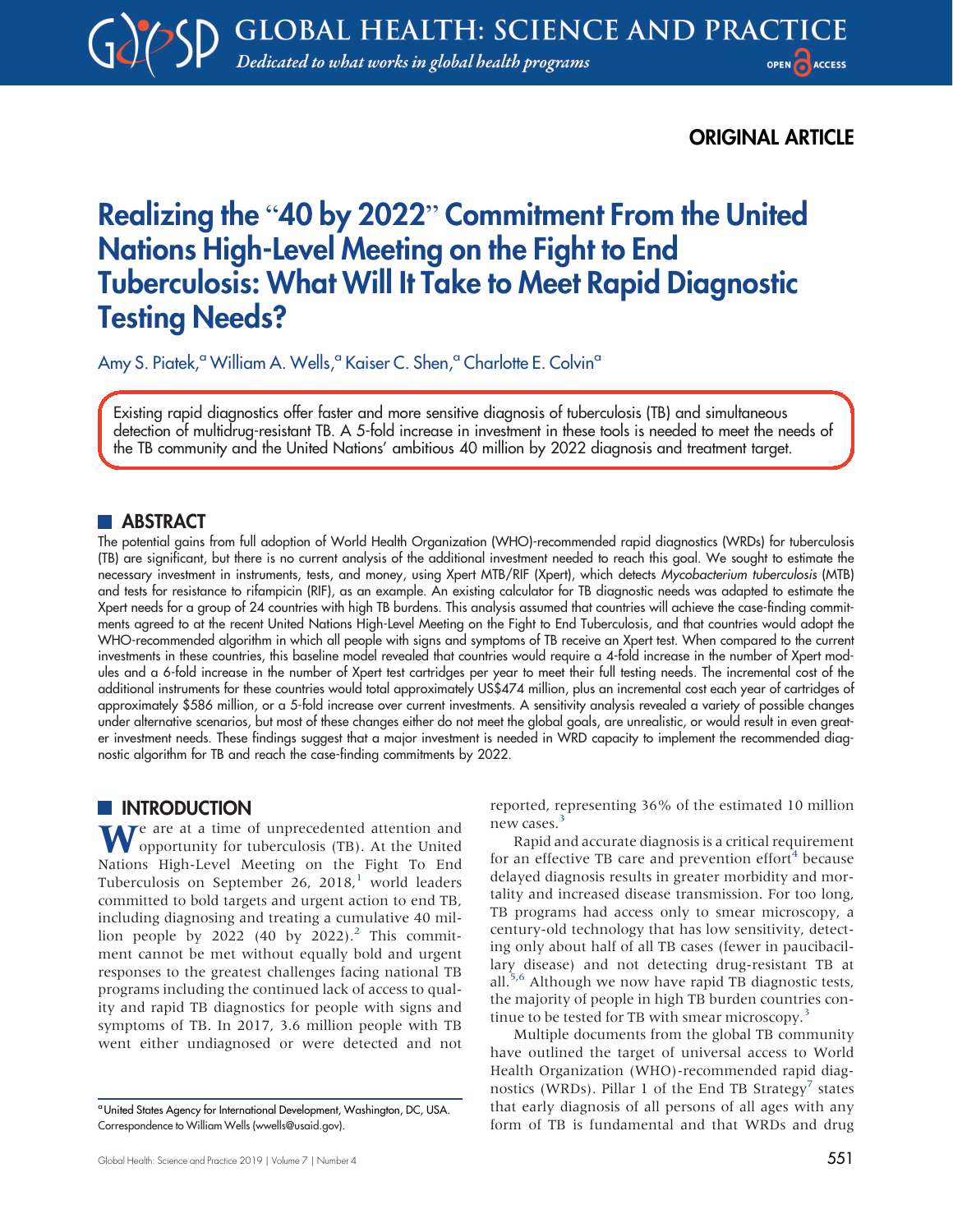# **Multiple** documents from the global TB community have outlined the target of universal access to WHOrecommended rapid diagnostics.

susceptibility testing should be available to all who need it. WHO recommends that TB programs use WRDs that allow for the simultaneous detection of TB and drug-resistant TB as the initial diagnostic test instead of smear microscopy (e.g., in the compendium of WHO guidelines and standards $s$ ; see methods section for further details). Finally, the Global Laboratory Initiative's Model TB Diagnostic Algorithms, $\hat{9}$  originally published in early 2017 and recently revised, provides the preferred algorithm for universal patient access to rapid testing to detect Mycobacterium tuberculosis (MTB) and resistance to the anti-TB drug rifampicin (RIF). The algorithm currently indicates that the initial diagnostic test to use is the Xpert MTB/ RIF (Xpert) assay, including for use with adults and children with signs and symptoms or chest X-ray (CXR) suggestive of TB, with persons being evaluated for extrapulmonary TB, and with persons being evaluated for TB who are HIV-positive.

Initial roll-out of Xpert began in the second quarter of 2010, and by the end of that year, 18 countries had 166 modules in place and cumulatively had run approximately 27,000 tests (Philippe Jacon, Cepheid, email communication, Novem-ber 2018). By the end of 2017, 130 countries had procured 'more than 42,000 modules and [3](#page-11-2)4.4 million tests. $3$  However, in countries where data were available and reported, only  $20.6\%$ <sup>[10](#page-11-9)</sup> of new and relapse cases were tested using WRDs in 2017.

Effective TB case finding first requires a variety of approaches to identify all people with signs and symptoms of TB. $^{11-13}$  $^{11-13}$  $^{11-13}$  Although this initial identification of presumptive TB is critically important to reaching the 40 by 2022 targets, the focus of the current study is to investigate whether or not TB diagnostic networks in high-burden countries have the capacity to provide rapid and accurate testing for an initial TB diagnosis for these clients and to determine the actual requirements to test all people with signs and symptoms of TB with a WRD. This effort requires a realistic calculation of what volumes of testing and numbers of testing instruments a country needs. We present such an analysis using Xpert as an example because it is the most widely implemented WRD currently (although the lessons should apply equally to other  $WRDs$ ).<sup>14</sup>

# **METHODS**

We adapted the WHO TB diagnostic capacity cal-culator<sup>[15](#page-11-13)</sup> (WHO calculator) to generate estimates of the need for rapid TB diagnostic testing

instruments and assays using the Xpert instrument and Xpert MTB/RIF cartridges as an example. We estimated the volume of Xpert cartridges needed to test persons presenting with signs and symptoms of TB and the number of Xpert modules that are needed to provide full coverage for TB diagnosis in a high-burden country under realistic operating conditions. The baseline model calculated the cartridges and modules needed to identify 90% of the total estimated TB cases (all forms)<sup>[3](#page-11-2)</sup> because this reflects the level of case finding needed to reach the 40 by 2022 targets, as innovative case finding approaches are implemented at scale. The analysis was conducted for the 24 countries currently receiving direct United States Agency for International Development (USAID) funding for  $TB^{16}$ ; these countries represent 74% of the world's TB burden.

The WHO calculator was originally developed using a stakeholder consensus process and consists of a simple but logical Microsoft Excel format.<sup>15</sup> Populations who require testing are calculated from WHO epidemiological information; these figures are further multiplied based on the projected usage of Xpert. Adapting the WHO calculator methodology, which dates from a period of more conservative use of Xpert in diagnostic algorithms, the calculation was performed to determine the rapid TB diagnostic testing needs for 3 populations of TB patients: (1) HIV-negative adults; (2) HIVpositive adults; and (3) children (0–14 years old). WHO data were used to estimate the number of HIV-negative adults and the number of children with TB, $^{10}$  $^{10}$  $^{10}$  in both cases multiplied by 90% to reflect the 40 by 2022 targets, as noted above. The Joint United Nations Programme on HIV/AIDS (UNAIDS) 20[17](#page-11-15) data $17$  were used to estimate the total number of people living with HIV (PLHIV) for each country, which was then multiplied by 81% (the number of PLHIV enrolled on antiretroviral therapy [ART] if 90% of all PLHIV know their status and 90% of all who know their status are enrolled on ART, as expected under the UNAIDS 90- 90-90 treatment targets<sup>[18](#page-11-16)</sup>). We assume that, at each of 2 visits per year, 20% of those enrolled on ART will be eligible for Xpert testing based on a symptom screen (see later justification for the 20% value).

Realistic operating capacity per module was defined as an instrument that runs 168 days per year (70% of a full working year, accounting for facility closure due to holidays or worker actions, absence of staff, or compromised power supply) and 3 tests per day (accounting for delays in specimen transport, stock-out of cartridges, staff workload, and limited operating hours).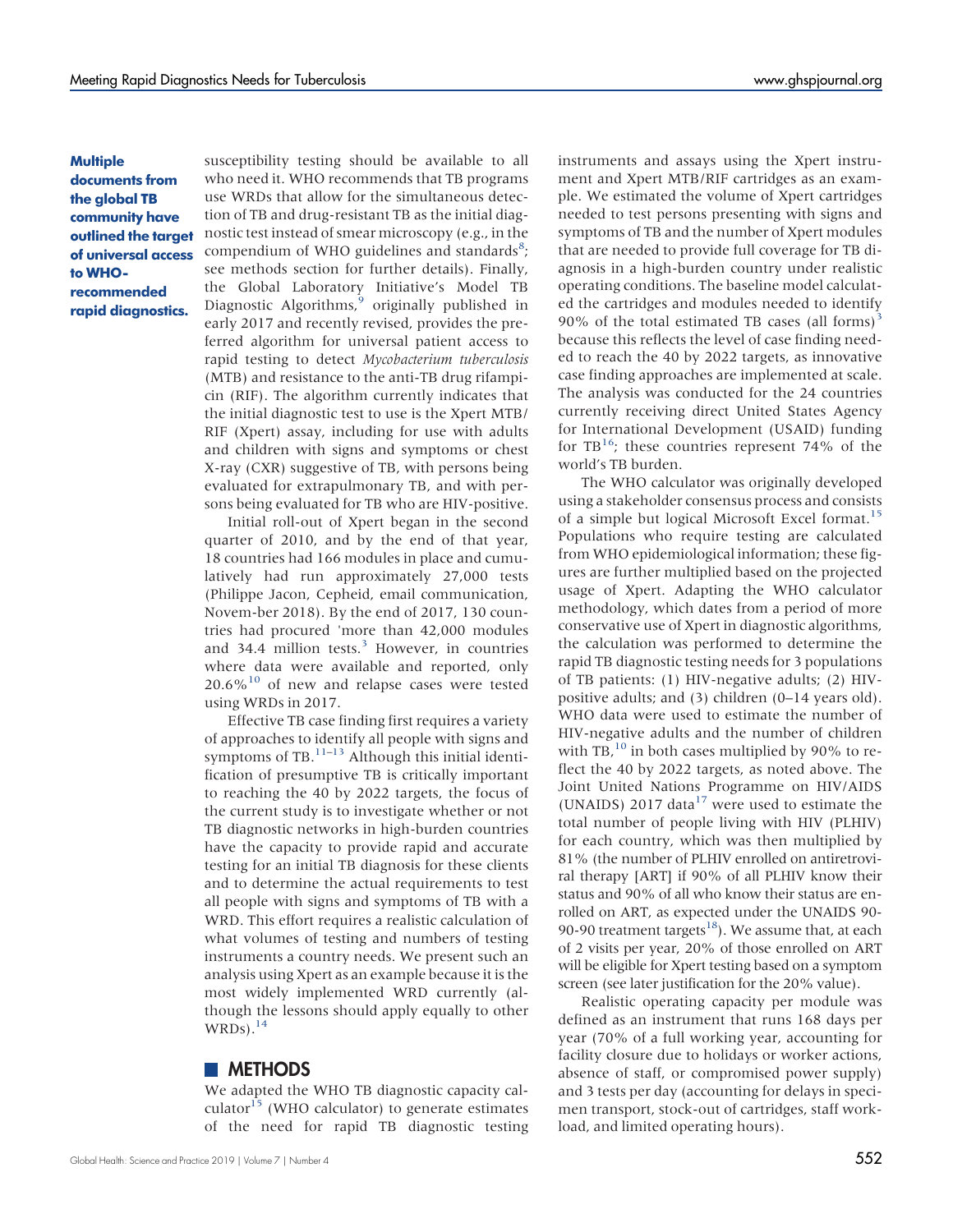The model, and in particular the choice of populations assumed to require Xpert, conforms to the guidance and standards found in the WHO compendium.[8](#page-11-7) This includes Standard 6, which states that "all patients with signs and symptoms of pulmonary TB who are capable of producing sputum should have as their initial diagnostic test at least 1 sputum specimen submitted for Xpert MTB/RIF Ultra assay," and Standard 5, which confirms that "TB programmes should transition to replacing microscopy as the initial diagnostic test with WHO-recommended rapid diagnostics that allow for the simultaneous detection of TB and drug-resistant TB." Due to this assumption that all persons with signs and symptoms of TB would receive an Xpert test, the percentage of individuals that would get an Xpert test solely to test for resistance to rifampicin and not primarily for case detection was set at 0. Of note, the calculations are not expected to differ depending on use of Xpert MTB/RIF or Xpert Ultra because the algorithm would remain the same and the cost of MTB/RIF and Ultra cartridges is the same for high-burden countries. The WHO calculator's additional calculation for relapse patients was also omitted because our overall calculation was based on testing 90% of all estimated new and relapse patients, but the WHO variable "ret\_nrel" (previously treated patients, excluding relapse cases) was retained. For the purposes of this analysis, the WHO calculator does not estimate any use of the Xpert instrument for other indications such as HIV viral load

testing, early infant diagnosis of HIV, and/or hepatitis C testing.

Systematic reviews were conducted in both Google and PubMed for terms including ("TB" OR "tuberculosis") AND ("NNT" OR "NNS" OR "number needed to treat" OR "number needed to screen" OR "TB testing" OR "TB screening"); these results were also refined by adding search terms such as "HIV" and "X-ray." The limited relevant data resulting from this search are described in the results. Based on these findings, in the baseline model, testing 10 persons with signs and symptoms of TB with Xpert yields on average 1 diagnosed TB patient (see Results for justification). The equivalent number used for children was 4 tested with Xpert to yield 1 TB patient, based on the defaults used in the original WHO calculator.

These baseline model parameters (see [Table 1\)](#page-2-0) were then varied in a sensitivity analysis to cover a range of possible country-specific values and scenarios. This exercise was limited to a deterministic sensitivity analysis because the paucity of available evidence would not support the use of uncertainty distributions or of multivariate models—the latter were judged more likely to obscure rather than illuminate the critical findings.

Given the limited geographical access to Xpert testing in almost all high-burden countries, we created a separate calculation (unrelated to the WHO calculator described above) to illustrate the potential demand for Xpert based on population

<span id="page-2-0"></span>TABLE 1. Baseline Model Parameters Needed to Calculate Xpert Cartridges and Modules to Identify 90% of Total Estimated TB Cases

| <b>Parameter</b>                                                                       | Value                  |
|----------------------------------------------------------------------------------------|------------------------|
| Estimated TB burden coverage                                                           | 90%                    |
| Type of WRD                                                                            | Xpert MTB/RIF          |
| Who receives a WRD?                                                                    | All with TB symptoms   |
| Number of adults with symptoms needed to test with WRD to diagnose one adult with TB   | 10                     |
| Number of children with symptoms needed to test with WRD to diagnose one child with TB | $\boldsymbol{\Lambda}$ |
| Number of days per year that WRD (module) is operational                               | 168                    |
| Number of test cycles per day per module                                               | 3                      |
| Estimated percentage of PLHIV enrolled on ART                                          | 81%                    |
| TB screening visits per year for clients on ART                                        | $\mathcal{P}$          |
| Percentage of clients on ART with symptoms that require WRD                            | 20%                    |

Abbreviations: ART, antiretroviral therapy; PLHIV, people living with HIV; TB, tuberculosis; WRD, World Health Organization-recommended rapid diagnostic.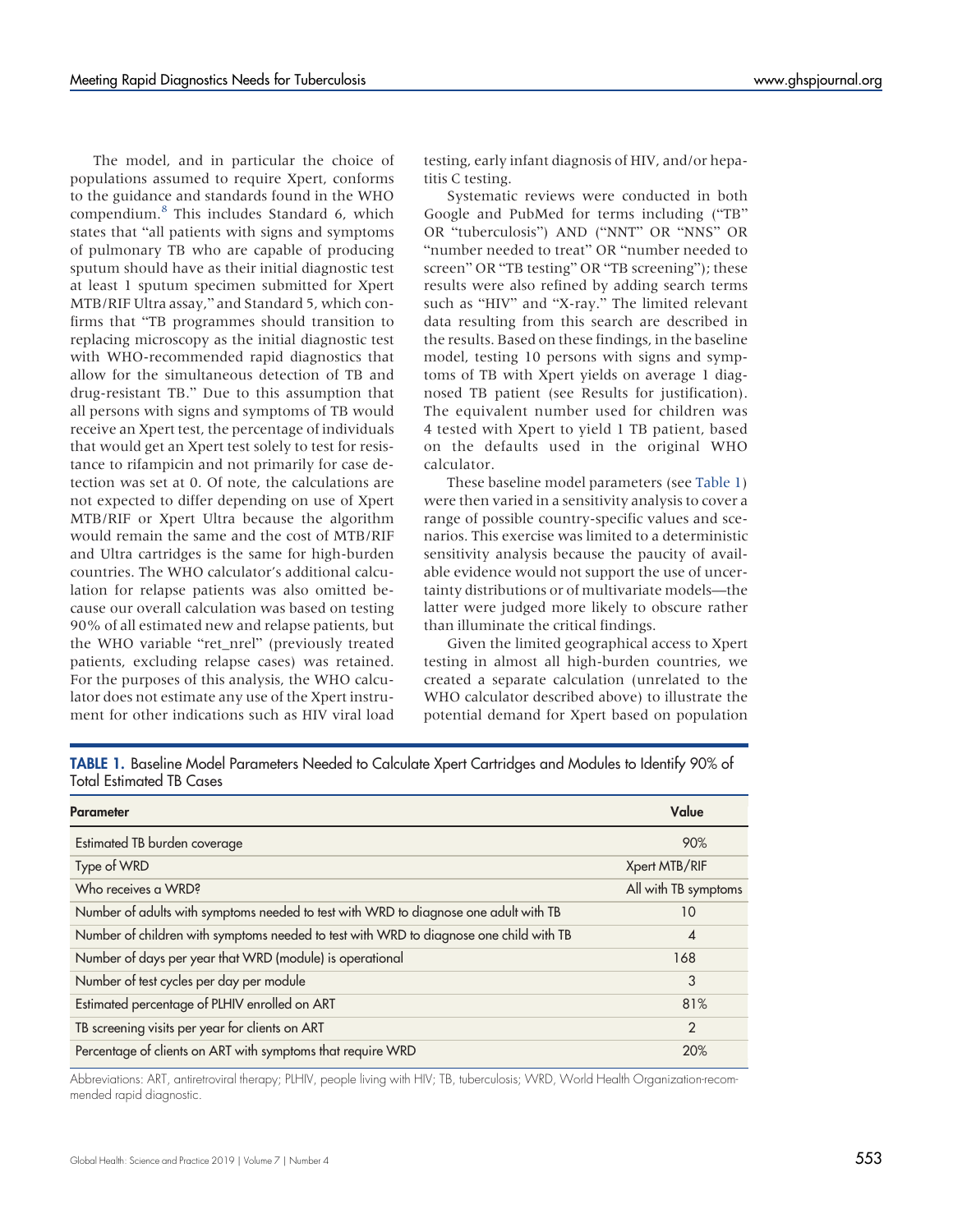size, regardless of estimated burden of TB and TB/ HIV coinfection and operational capacity. We converted the standard for access to smear microscopy described under the Global Plan to Stop  $TB<sup>1</sup>$ (1 microscope per 100,000 population) to the corresponding number of Xpert sites that would be needed to provide the same level of geographic coverage. This exercise was limited to an estimation of the minimum number of Xpert sites per country and did not consider the number of Xpert modules needed per site because that would have required using variables for the number of smears per day and the reasons for those smears, and reliable data to inform such a calculation were not available.

Finally, after generating the number of modules needed in the baseline model and various scenarios, we compared these outputs to the actual numbers of modules in countries and the numbers of test cartridges procured in 2017. Because WHO does not collect these data variables as part of their annual reporting and no other standardized database exists with this information, we used alternative data sources. For the number of modules currently in countries, we surveyed national TB program staff, USAID technical representatives, and other technical partners, and compared these figures to those from other relevant country reports. For the number of test cartridges available annually in countries, we used 2017 procurement data provided by Philippe Jacon, Cepheid, manufacturer of Xpert (email communication, November 2018). The Cepheid procurement data include test cartridges procured in the public sector for 145 high-burden and developing countries<sup>[20](#page-11-18)</sup> for MTB/RIF and MTB/RIF Ultra TB assays.

For the cost analysis, the current number of modules was subtracted from the total modules needed according to the baseline model to obtain the incremental number of modules required. This number was then divided by 4 and multiplied by the concessional cost of a 4-module machine with laptop (US\$17,500 ex works, which does not include shipping or any potential customs costs; available to all of the high-TB burden countries included in this study). In line with the overall conservative approach to this analysis, variable service and maintenance costs were not included, and we used the global concessional price per test cartridge of US\$9.98 ex works.

Programmatic experience supports using a ratio of at least 10 adults tested with Xpert to 1 diagnosed TB patient.

# **RESULTS**

#### Determining Baseline Inputs

Below are detailed findings from the literature searches used to derive 3 of the model inputs.

# Number of Adults With Symptoms Needed to Test With Xpert to Diagnose 1 Adult TB Patient

For the number of adults needed to test to diagnose 1 adult TB patient (number needed to test, or NNT), a 10:1 ratio has appeared in the guidance for many years. $^{21}$  $^{21}$  $^{21}$  This ratio was originally based on expert consensus with the anticipation that countries would revise based on country-specific data because it varies with epidemiology and the intensity of case finding efforts. Based on this prior use and the evidence from South Africa (see below), a ratio of 10:1 was also used in the current model. Note, however, that WHO<sup>[15](#page-11-13)[,22](#page-11-20)</sup> used a ratio of 10 tests to diagnose 1 bacteriologically positive patient (not 1 TB patient). This is a more complicated solution because the percentage of bacteriological positivity is expected to change over time with the increasing use of more sensitive diagnostics such as Xpert and Xpert Ultra, and we were not able to determine an evidence base for WHO's rationale.

A clear country example would assist in justifying this important ratio. However, evidence from many countries was found to be focused on number needed to screen (NNS, the number of individuals that need to be asked about TB symptoms to diagnose 1 TB patient) instead of the NNT figure required as an input to the baseline model. In addition, most countries are still implementing a mixture of smear microscopy and Xpert, so it becomes difficult to untangle the number needed to test with Xpert to find 1 TB patient. South Africa is more promising in this regard because it uses Xpert as the primary diagnostic test for  $TB<sup>23</sup>$ . Initial findings showed that the test positivity rate in South Africa jumped from the 8% seen with microscopy to 16%–18% in the first year of Xpert implementation, but this gradually declined to 12% in the fourth year,  $24$  and in recent years has settled on 10.2% over multiple years of measurement.<sup>25</sup>

These South Africa numbers represent the ratio for detecting all TB, whether in PLHIV or HIVnegative individuals. Using the U.S. President's Emergency Plan for AIDS Relief (PEPFAR)<sup>26</sup> and  $WHO<sup>10</sup>$  data from 2017 and the first half of 2018, these data can be disaggregated into an estimated 7.6% of the Xpert testing volume being used to screen PLHIV (yielding approximately 29% of the total TB cases with NNT of 2.6 due to the nonaggressive symptom screening, which also explains why only 29% of case finding was in PLHIV despite a coinfection rate of 60%), compared to an NNT of 13.7 for the remaining 61% of diagnosed TB patients. Overall, this programmatic experience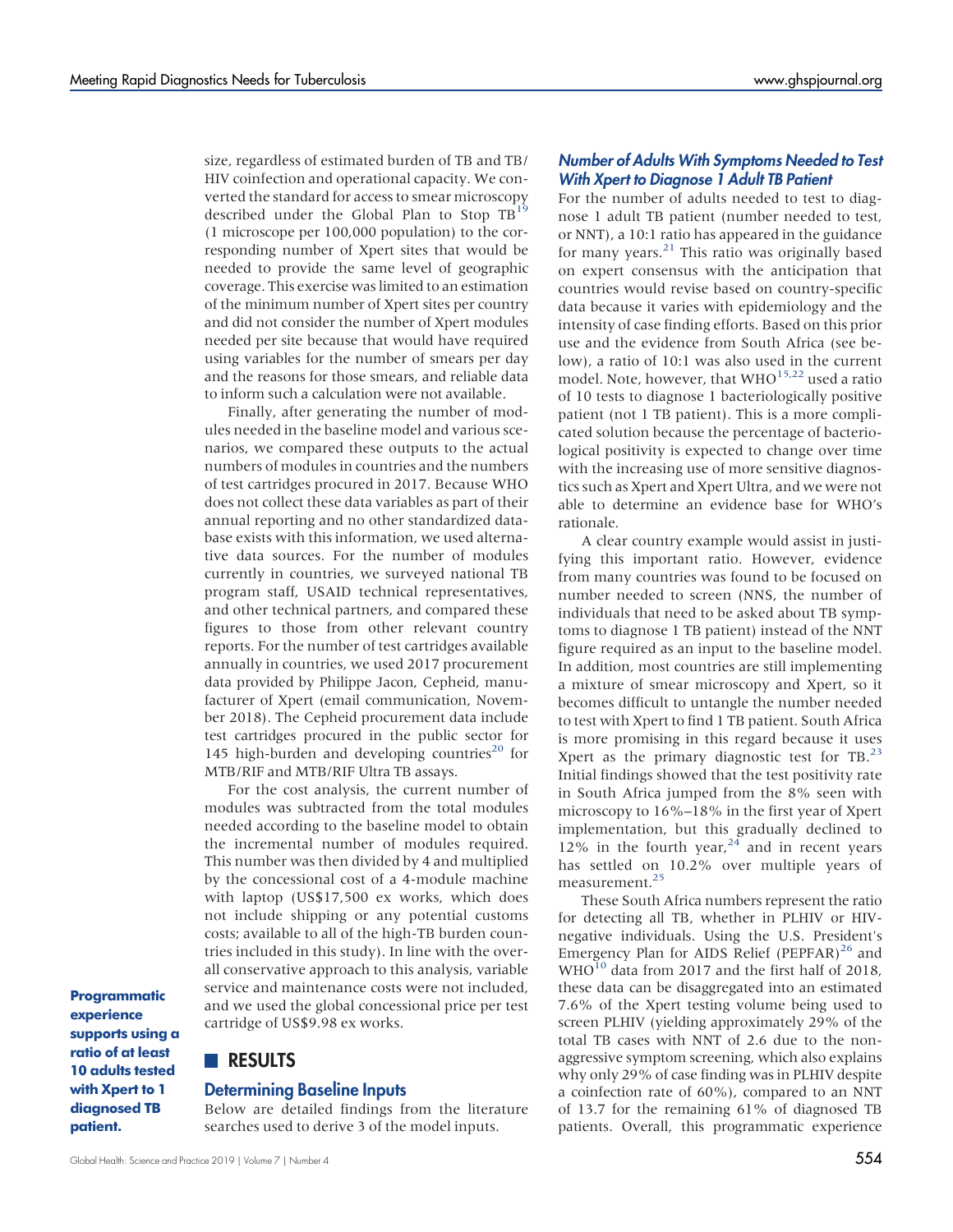continues to support using a ratio of at least 10 adults tested with Xpert to 1 diagnosed TB patient, with the caveat that NNT varies substantially depending on prevalence (lower prevalence means higher NNT), symptom screening algorithm (a more inclusive symptom screen means higher NNT), and clinical practice.

#### Percentage of PLHIV on ART With Signs and Symptoms of TB Who Require Xpert

The percentage of PLHIV on ART who should be tested with Xpert varies considerably between what is ideal (and seen in study settings) versus what is typically done programmatically.

WHO recommends that PLHIV should be routinely screened for active TB at every health facility visit using a 4-symptom screen (current cough–any duration, fever, night sweats, and weight loss). $^{27}$  $^{27}$  $^{27}$ The presence of any 1 of these 4 symptoms is considered a positive screen, and the absence of all 4 symptoms is considered a negative screen. Thus, the current definition of optimal practice is to be broad and inclusive in the symptom screen. In countries, however, the exact symptom screen used varies, and also the patients' definition of a cough and the providers' index of suspicion vary. Thus, it is not possible to get a single, consistent number for this percentage, not just because of varying epidemiology but also because of this between-country variation.

A meta-analysis $^{28}$  $^{28}$  $^{28}$  includes summary statistics of 11% with cough of 2 weeks or more, 20% of PLHIV with current cough, and 47% with any 1 of current cough, fever, night sweats, or weight loss (the latter being the WHO-recommended definition of symptomatic TB among PLHIV).

In some more recent individual studies, the percentage of PLHIV or client on ART judged to have a positive symptom screen that warranted TB testing varied by country setting:

- from 5% in Ghana, in a setting with an unusually restrictive algorithm requiring cough plus 1 other symptom<sup>[29](#page-12-3)</sup>
- to 10.5% in India, though 30% actually had at least 1 TB symptom $30$
- to 20.9% in Ghana, though only 12.6% before an intervention to increase provider awareness<sup>31</sup>
- to 22.9% in Rwanda, a high-screen positive percentage despite a relatively high median  $CD4+$  of 385<sup>[32](#page-12-6)</sup>
- to 39% in Ethiopia, despite 89% being on ART<sup>[33](#page-12-7)</sup>
- to 53% in Kenya, screened at enrollment, including 25% with current cough  $34$

Meanwhile, global PEPFAR programmatic data showed a value of only 2.8% in PEPFAR countries based on PEPFAR data from Panorama for the first half of 2018 (Sevim Ahmedov, MD, USAID, email communication, November 2018), presumably based on incomplete implementation and a low index of suspicion.

Based on this evidence, and because the model is aiming for optimal practice in terms of coverage and implementation, the baseline model includes a value for this variable of 20% (representing a value that is the median of the 3 values from the meta-analysis and is very close to the median from the 6 more recent studies). Because 20% is probably still lower than optimal, and actual implementation is closer to 3%, the sensitivity analysis also includes scenarios that cover the range of 2.5% to 30% for this variable.

# Percentage of People With TB Signs and Symptoms and an Abnormal CXR Requiring Xpert

Based on WHO guidance,<sup>[35](#page-12-9)</sup> "CXR and further clinical assessment can be used to triage who should be tested with the Xpert MTB/RIF assay to reduce the number of individuals tested and the associated costs, as well as to improve the pretest probability for TB and, thus, the predictive value of the Xpert MTB/RIF assay." Therefore, at least in theory, CXR could be used in this model to reduce the number of Xpert modules and tests needed.

We estimate that about 50% of people with signs and symptoms of TB will have any abnormality on CXR sufficiently suggestive of TB to merit further evaluation. This assumption would halve the number of Xpert cartridges and modules needed, but only if it was possible to develop CXR capacity at the subdistrict level to facilitate patient access—a massive task, and one that would increase resource needs in other ways.

The best data to support the 50% estimate would be a survey of actual CXRs from the country among people with TB symptoms. However, prevalence surveys do not typically report their data in terms of "number of people with symptoms who had an abnormal CXR." The primary input to the estimate of 50%, which was originally based on expert opinion, is from a single study that found that 45% of people with symptoms in Kenya had an abnormal CXR as read by a primary physician.[36](#page-12-10)

# Baseline Model Outputs

[Table 2](#page-5-0) presents the logic of the main calculations, and [Table 3](#page-6-0) presents the results of the baseline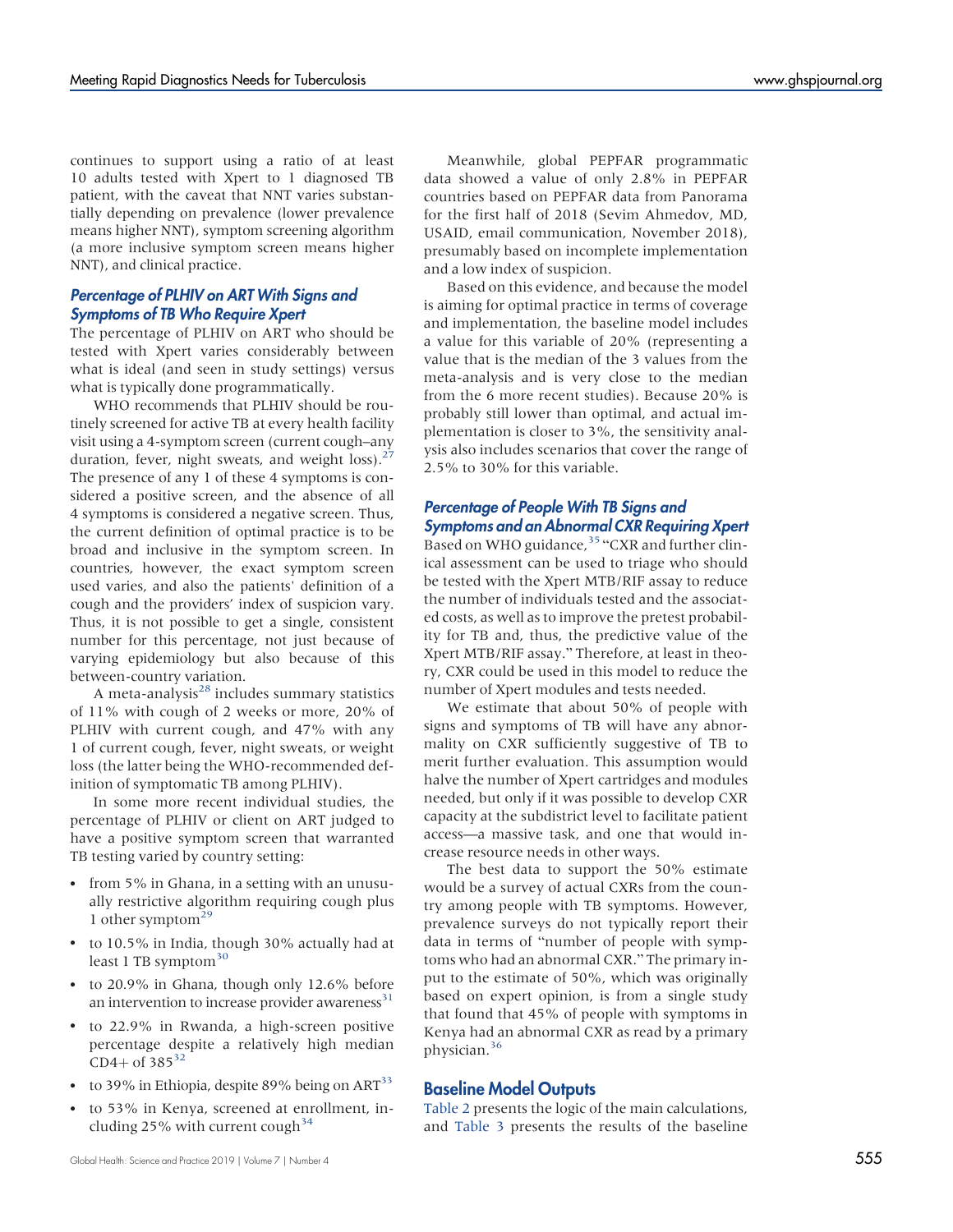<span id="page-5-0"></span>

| <b>TABLE 2.</b> Calculation Logic for Baseline Model                                                             |                                       |                                                                                                                                                                           |  |
|------------------------------------------------------------------------------------------------------------------|---------------------------------------|---------------------------------------------------------------------------------------------------------------------------------------------------------------------------|--|
| Value to calculate                                                                                               | <b>Components used in calculation</b> | Formulae used                                                                                                                                                             |  |
| Total annual number of Xpert MTB/RIF tests<br>= Number of tests for $HIV$ + adults, children, and $HIV$ - adults | Number of tests for $HIV +$ adults    | Estimated number of PLHIV <sup>a</sup> · 81% <sup>b</sup> · 2 <sup>c</sup><br>.20%                                                                                        |  |
|                                                                                                                  | Number of tests for children          | Estimated number of children with TB <sup>e</sup> .<br>$90\%$ <sup>†</sup> . 49                                                                                           |  |
|                                                                                                                  | Number of tests for HIV- adults       | Number of TB patients <sup>e,h</sup> · 90% <sup>f</sup> ·<br>Percentage of TB patients who are<br>adults <sup>e</sup> · Percentage of adults who are<br>$HIV-a \cdot 10t$ |  |
| Target number of Xpert modules needed                                                                            |                                       | Total annual number of Xpert MTB/RIF<br>tests/68 <sup>i</sup> · 3 <sup>k</sup>                                                                                            |  |

Abbreviations: HIV+, HIV positive; HIV-, HIV negative; MTB, Mycobacterium tuberculosis; TB, tuberculosis; WRD, World Health Organization-recommended rapid diagnostic.

<sup>a</sup> Source: Joint United Nations Programme on HIV/AIDS.

<sup>b</sup> Target percentage of persons living with HIV who are enrolled on ART (90%· 90%).

<sup>c</sup> Number of TB screening visits per year for clients on ART.

<sup>d</sup> Percentage of clients on ART with symptoms that require testing with a WRD.

<sup>e</sup> Source: World Health Organization.

f Target for TB-burden coverage.

<sup>9</sup> Number of symptomatic children needed to test with WRD to diagnose 1 child with TB.

h All forms, including all incident, relapse, and previously treated.

i Number of symptomatic adults needed to test with WRD to diagnose 1 adult with TB.

j Number of days per year that WRD module is operational.

k Number of test cycles per day per module.

model. The total current number of modules in the 24 countries was 26,873 (average per country of 1,120; range 80–4,780), whereas the total modules needed in the baseline scenario was 135,198 (average per country of 5,633; range 138–49,986), suggesting the need for a 4-fold increase in the number of Xpert modules across these countries, with the percentage increase needed per country ranging from 13% (Tajikistan) to 946% (India).

Many modules are currently operating at a lower capacity than that assumed in the baseline model; therefore, the cartridge gap (the gap between the number of test cartridges procured in 2017 and the total number needed) was even greater than the module gap (the gap between the current number of modules and the number needed). A more than 6-fold increase in test cartridges would be needed to get from the current volume per year in the 24 countries of 9,404,400 (average per country of 391,850 cartridges per year; range: 16,200– 2,543,150) to the baseline model total need of 68,139,600 (average per country of 2,839,150 cartridges per year; range: 69,600–25,192,700), with the percentage increase per country ranging from 48% (Tajikistan) to 6706% (Democratic Republic of the Congo).

# Sensitivity and Scenario Analysis

The results of a sensitivity and scenario analysis are presented in [Table 4.](#page-7-0) The full data for this analysis are listed by country in a [Supplement.](http://ghspjournal.org/lookup/suppl/doi:10.9745/GHSP-D-19-00244/-/DCSupplemental) The changes that would, on average, decrease the number of modules needed include the scenarios that use 2017 actual TB case notifications instead of 90% of the estimated burden (leading to a total reduction of 32%), test a lower percentage of PLHIV on ART (leading to a total reduction of 6%–10%), assume a higher module operating capacity (48% reduction), or assume availability and use of CXR to triage persons with symptoms of TB before the WRD (50% reduction). The scenarios resulting in an increase in the number of modules needed above the baseline model include countries with lower TB prevalence, more ambitious TB case finding (with up to 100% or more increase in module needs from baseline), and more ambitious TB screening of PLHIV (6% increase in modules needed). The likelihood of these various scenarios is explored further in the Discussion.

The numbers of WRD sites to mimic the 1 microscope per 100,000 population requirement used for smear microscopy access are a total of 78% (range 30%–92%) smaller than the baseline

Under the baseline model, a more than 6-fold increase in the volume of test cartridges would be needed.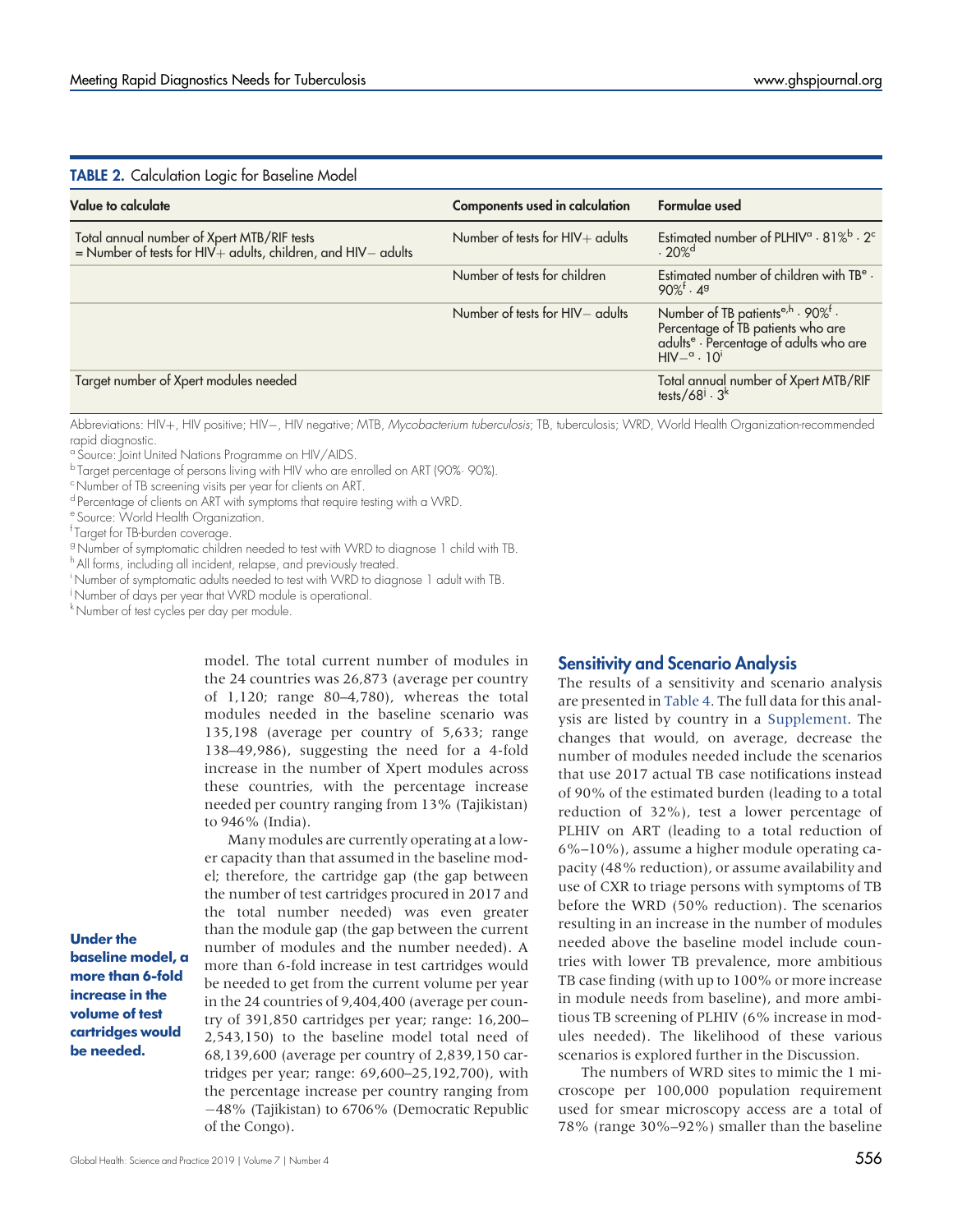| Country                          | <b>Current</b><br><b>Number</b><br>$\circ$ f<br><b>Modules</b> | Total<br><b>Modules</b><br><b>Needed</b> | Change<br><b>Needed</b><br>from<br>Current<br>(%) | No. Test<br><b>Cartridges</b><br>(2017) | No. Test<br><b>Cartridges</b><br>Needed,<br><b>Annually</b> | Change<br><b>Needed</b><br>from<br><b>Current</b><br>(%) |
|----------------------------------|----------------------------------------------------------------|------------------------------------------|---------------------------------------------------|-----------------------------------------|-------------------------------------------------------------|----------------------------------------------------------|
| Afghanistan                      | 180                                                            | 1,146                                    | 537%                                              | 17,500                                  | 577,600                                                     | 3201%                                                    |
| Bangladesh                       | 860                                                            | 6,229                                    | 624%                                              | 341,900                                 | 3,139,400                                                   | 818%                                                     |
| Cambodia                         | 300                                                            | 898                                      | 199%                                              | 134,050                                 | 452,700                                                     | 238%                                                     |
| Democratic Republic of the Congo | 614                                                            | 4,368                                    | 611%                                              | 32,350                                  | 2,201,700                                                   | 6706%                                                    |
| Ethiopia                         | 1268                                                           | 3,111                                    | 145%                                              | 203,950                                 | 1,567,700                                                   | 669%                                                     |
| India                            | 4780                                                           | 49,986                                   | 946%                                              | 2,543,150                               | 25,192,700                                                  | 891%                                                     |
| Indonesia                        | 2356                                                           | 14,545                                   | 517%                                              | 507,450                                 | 7,330,800                                                   | 1345%                                                    |
| Kenya                            | 838                                                            | 2,914                                    | 248%                                              | 450,450                                 | 1,468,900                                                   | 226%                                                     |
| Kyrgyzstan                       | 80                                                             | 167                                      | 108%                                              | 16,200                                  | 84,000                                                      | 419%                                                     |
| Malawi                           | 428                                                            | 873                                      | 104%                                              | 62,150                                  | 440,100                                                     | 608%                                                     |
| Mozambique                       | 368                                                            | 3,061                                    | 732%                                              | 150,250                                 | 1,542,900                                                   | 927%                                                     |
| Myanmar                          | 367                                                            | 3,120                                    | 750%                                              | 41,300                                  | 1,572,400                                                   | 3707%                                                    |
| Nigeria                          | 1576                                                           | 8,182                                    | 419%                                              | 349,850                                 | 4,123,500                                                   | 1079%                                                    |
| Pakistan                         | 2808                                                           | 9,087                                    | 224%                                              | 435,050                                 | 4,579,900                                                   | 953%                                                     |
| Philippines                      | 1436                                                           | 10,029                                   | 598%                                              | 301,200                                 | 5,054,500                                                   | 1578%                                                    |
| South Africa                     | 4204                                                           | 7,027                                    | 67%                                               | 2,198,000                               | 3,541,500                                                   | 61%                                                      |
| Tajikistan                       | 122                                                            | 138                                      | 13%                                               | 133,150                                 | 69,600                                                      | $-48%$                                                   |
| Tanzania                         | 852                                                            | 2,866                                    | 236%                                              | 395,250                                 | 1,444,400                                                   | 265%                                                     |
| Uganda                           | 994                                                            | 1,762                                    | 77%                                               | 300,850                                 | 888,000                                                     | 195%                                                     |
| Ukraine                          | 292                                                            | 725                                      | 148%                                              | 80,000                                  | 365,200                                                     | 357%                                                     |
| Uzbekistan                       | 208                                                            | 453                                      | 118%                                              | 76,100                                  | 228,100                                                     | 200%                                                     |
| Vietnam                          | 690                                                            | 2,230                                    | 223%                                              | 219,500                                 | 1,124,000                                                   | 412%                                                     |
| Zambia                           | 720                                                            | 1,190                                    | 65%                                               | 166,850                                 | 599,700                                                     | 259%                                                     |
| Zimbabwe                         | 532                                                            | 1,092                                    | 105%                                              | 247,900                                 | 550,300                                                     | 122%                                                     |
| <b>TOTAL</b>                     | 26,873                                                         | 135,198                                  | 403%                                              | 9,404,400                               | 68,139,600                                                  | 625%                                                     |

# <span id="page-6-0"></span>TABLE 3. Xpert Modules and Test Cartridges Needed Under Baseline Model for 24 High-Burden Countries, by Country

values for number of modules, indicating that many of the sites would likely have more than a single module to achieve the baseline scenario ([Supplement\)](http://ghspjournal.org/lookup/suppl/doi:10.9745/GHSP-D-19-00244/-/DCSupplemental). Indeed, the number of these sites required under the 1 microscope per 100,000 population calculation is only 13% more, on average, than the current number of modules in these countries (range  $-87\%$  in South Africa to 180% in India).

# Cost Analysis

The cost implications of the baseline model are presented in [Table 5](#page-8-0). The baseline model would require a total incremental investment across the 24 countries of US\$473,920,210 (average per country of \$19,746,675; range \$70,417– \$197,774,132) in Xpert instruments, and \$586,177,296 per year in cartridges (average per country of  $$24,424,054$ ; range  $-$634,229-$ \$226,042,059), for a total incremental investment of \$1,060,097,504 (average per country of \$44,170,729; range -\$563,812 to \$423,816,641). The baseline This represents a 5-fold increase over current in- model would vestment in these countries because the current **require a 5-fold** investment (all machines procured to date, plus **increase in total** the number of cartridges procured in 2017) is **investment.**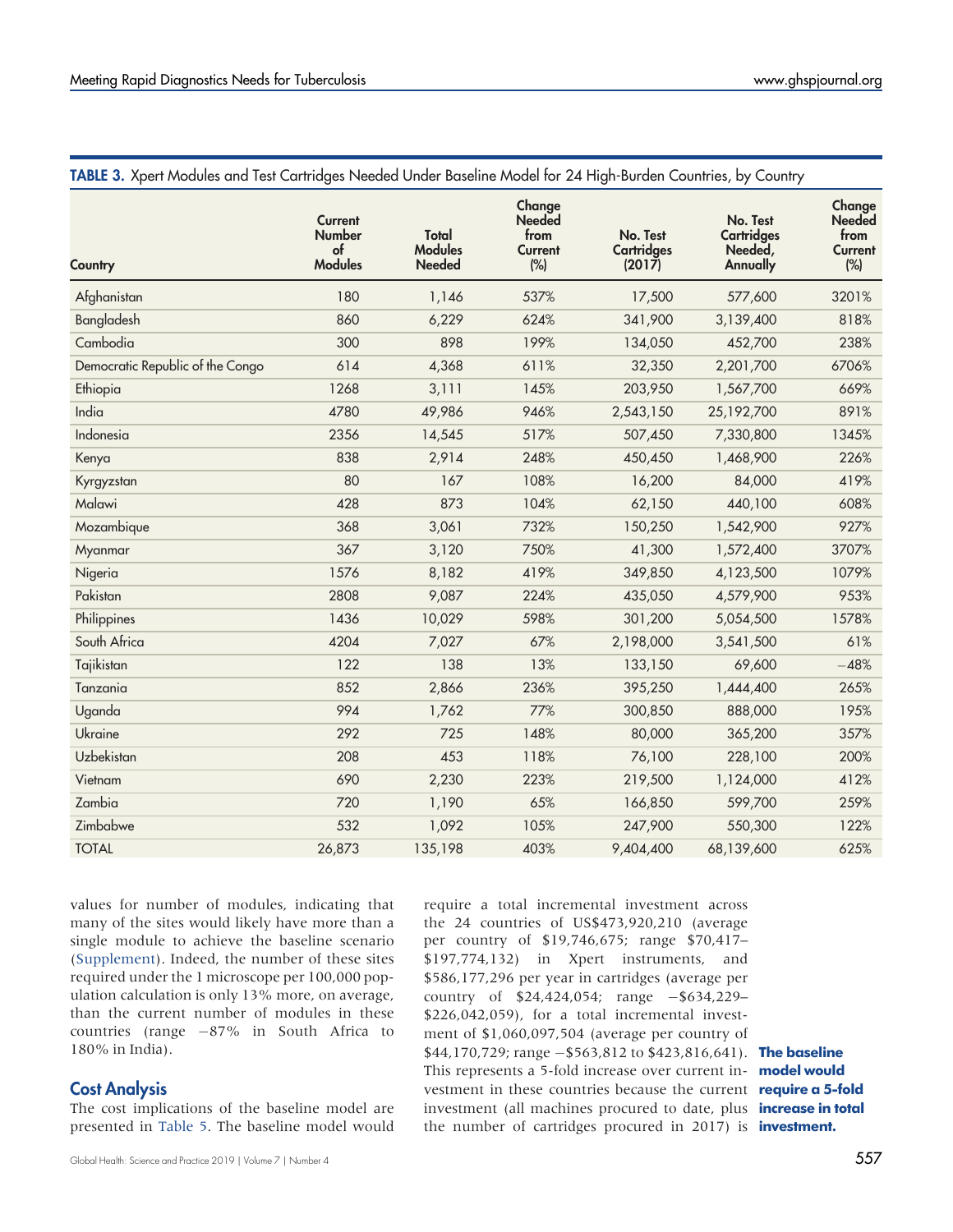| <b>Scenario Name</b>             | <b>Parameter to Change</b>                                                                                                | <b>Default Value</b>          | <b>Effect of Variation on Model Output</b>                                                                                                                                                                                                                                                                                                                                                                                                                                              |
|----------------------------------|---------------------------------------------------------------------------------------------------------------------------|-------------------------------|-----------------------------------------------------------------------------------------------------------------------------------------------------------------------------------------------------------------------------------------------------------------------------------------------------------------------------------------------------------------------------------------------------------------------------------------------------------------------------------------|
| 1. Current notifications         | Estimated TB burden                                                                                                       | 90%                           | If estimated TB burden is reduced to show only<br>the capacity needed for current TB notifications,<br>this will reduce the number of modules needed<br>by a total of 32% (range: 8%-55%).                                                                                                                                                                                                                                                                                              |
| 2. Reduced TB prevalence         | Number of adults with symptoms<br>needed to test with rapid<br>diagnostic (Xpert) to diagnose 1<br>adult TB patient (NNT) | 10                            | Number of needed modules changes almost<br>proportionately (e.g., increasing to 12 tests will<br>increase output by up to 19%). As prevalence<br>decreases, the value will increase.                                                                                                                                                                                                                                                                                                    |
| 3. More screening of PLHIV       | Percentage of PLHIV on ART with<br>signs and symptoms of TB that<br>require Xpert test                                    | 20%                           | Increasing the percentage to 30% will increase<br>number of modules needed by a total of 6%<br>(range: 0%–38%).                                                                                                                                                                                                                                                                                                                                                                         |
| 4. Less screening of PLHIV       |                                                                                                                           |                               | Decreasing to 10% will decrease number of<br>modules needed by a total of 6% (range: 0%-<br>38%).                                                                                                                                                                                                                                                                                                                                                                                       |
| 5. Current screening of PLHIV    |                                                                                                                           |                               | Decreasing to 2.5% will decrease number of<br>modules needed by an average of 10% (range:<br>$0\% - 67\%$ ).                                                                                                                                                                                                                                                                                                                                                                            |
| 6. Increased operation of module | Operational capacity                                                                                                      | 168 days/year<br>3 cycles/day | Increasing working days to 240 and test<br>throughput to 4 cycles/day will reduce number<br>of modules needed by 48% in all countries.                                                                                                                                                                                                                                                                                                                                                  |
| 7. CXR triage                    | Number needed to test                                                                                                     | 10                            | Including CXR as a triage tool before the WRD is<br>estimated to reduce the number needed to test to<br>5 for HIV-negative adults and 2 for children, and<br>to reduce the baseline number of PLHIV on ART<br>requiring Xpert testing by 50%; in total, this<br>would therefore reduce the number of modules<br>and cartridges needed by 50%. See text for<br>justitication.                                                                                                            |
| 8. Ambitious case finding        | Number needed to test and<br>operational capacity                                                                         | 10 for NNT;<br>3 cycles/day   | To detect all people with TB, more ambitious<br>case finding is needed. This is likely to result in<br>both more down-time for modules (due to<br>greater decentralization and/or using mobile<br>screening, thus cycles/day is reduced to 2) and<br>a lower positivity rate from testing more people<br>with symptoms of TB (thus NNT is increased to<br>20). This combination of changes increases<br>modules and cartridges needed by 177% and<br>84% (range: 80%-194% and 20%-96%). |
| 9. WRD sites                     | Access standard for smear<br>microscopy                                                                                   | None                          | Converts access standard for smear microscopy<br>(1 microscope/100,000 population) to WRD<br>sites needed to achieve same geographical<br>coverage. This produces a large number of sites<br>needed, though these values are more than<br>4 times lower than the baseline modules needed,<br>since each site will require multiple modules to<br>achieve sufficient throughput.                                                                                                         |

# <span id="page-7-0"></span>TABLE 4. Sensitivity Analysis Relative to the Baseline Model

Abbreviations: CXR, chest X-ray; NNT, Number needed to test; PLHIV, people living with HIV; TB, tuberculosis; WRD, World Health Organization-recommended rapid diagnostic.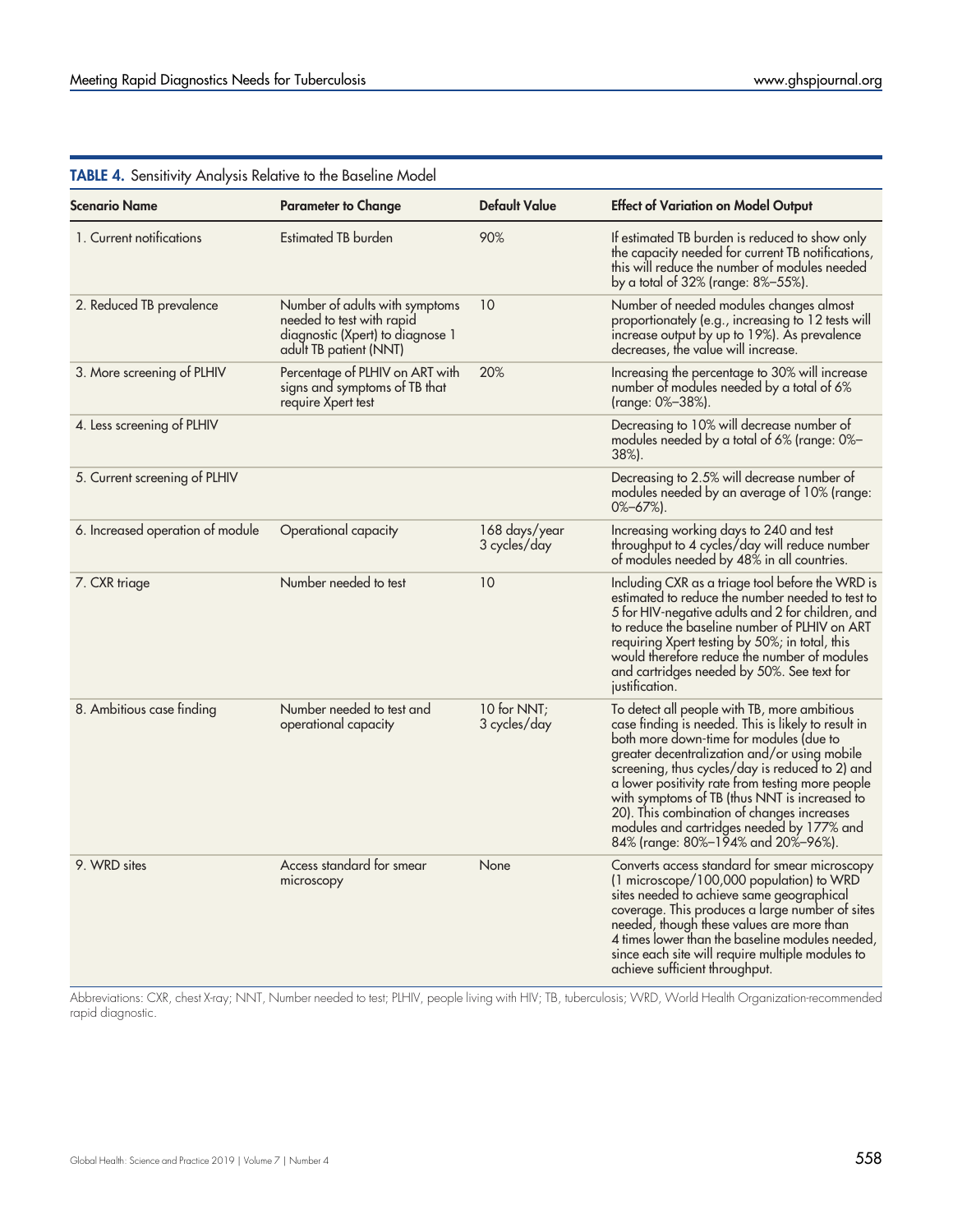| <b>IABLE 5.</b> Cost Implications of Baseline Model (All Values in US\$) |                                                                                                      |                                                                                                                                 |                                                                                                                                          |                                                                                                                                             |                               |
|--------------------------------------------------------------------------|------------------------------------------------------------------------------------------------------|---------------------------------------------------------------------------------------------------------------------------------|------------------------------------------------------------------------------------------------------------------------------------------|---------------------------------------------------------------------------------------------------------------------------------------------|-------------------------------|
| Country                                                                  | A: Cost of Additional<br><b>Xpert Modules</b><br>(Based on the Price<br>of a 4-Module<br>Instrument) | <b>B:</b> Cost of 1 Year's<br><b>Supply of Additional</b><br>Cartridges,<br><b>According to Total</b><br><b>Calculated Need</b> | <b>C: Total Incremental</b><br><b>Cost of Baseline</b><br><b>Model Over Current</b><br><b>Situation (New</b><br>of Cartridges) $(A + B)$ | <b>D: Total Current Cost</b><br>(Existing Modules Plus E: Total % Increase<br>Modules Plus 1 Year Number of Cartridges<br>Procured in 2017) | in Investment<br>Needed (C/D) |
| Afghanistan                                                              | \$4,226,389                                                                                          | \$5,589,798                                                                                                                     | \$9,816,187                                                                                                                              | \$962,150                                                                                                                                   | 1020%                         |
| Bangladesh                                                               | \$23,489,236                                                                                         | \$27,919,050                                                                                                                    | \$51,408,286                                                                                                                             | \$7,174,662                                                                                                                                 | 717%                          |
| Cambodia                                                                 | \$2,617,188                                                                                          | \$3,180,127                                                                                                                     | \$5,797,315                                                                                                                              | \$2,650,319                                                                                                                                 | 219%                          |
| Democratic Republic of the Congo                                         | \$16,425,729                                                                                         | \$21,650,113                                                                                                                    | \$38,075,842                                                                                                                             | \$3,009,103                                                                                                                                 | 1265%                         |
| Ethiopia                                                                 | \$8,061,007                                                                                          | \$13,610,225                                                                                                                    | \$21,671,232                                                                                                                             | \$7,582,921                                                                                                                                 | 286%                          |
| India                                                                    | \$197,774,132                                                                                        | \$226,042,509                                                                                                                   | \$423,816,641                                                                                                                            | \$46,293,137                                                                                                                                | 916%                          |
| Indonesia                                                                | \$53,327,917                                                                                         | \$68,097,033                                                                                                                    | \$121,424,950                                                                                                                            | \$15,371,851                                                                                                                                | 790%                          |
| Kenya                                                                    | \$9,084,618                                                                                          | \$10,164,131                                                                                                                    | \$19,248,749                                                                                                                             | \$8,161,741                                                                                                                                 | 236%                          |
| Kyrgyzstan                                                               | \$379,167                                                                                            | \$676,644                                                                                                                       | \$1,055,811                                                                                                                              | \$511,676                                                                                                                                   | 206%                          |
| Malawi                                                                   | \$1,947,813                                                                                          | \$3,771,941                                                                                                                     | \$5,719,754                                                                                                                              | \$2,492,757                                                                                                                                 | 229%                          |
| Mozambique                                                               | \$11,783,229                                                                                         | \$13,898,647                                                                                                                    | \$25,681,876                                                                                                                             | \$3,109,495                                                                                                                                 | 826%                          |
| Myanmar                                                                  | \$12,043,681                                                                                         | \$15,280,378                                                                                                                    | \$27,324,059                                                                                                                             | \$2,017,799                                                                                                                                 | 1354%                         |
| Nigeria                                                                  | \$28,899,271                                                                                         | \$37,661,027                                                                                                                    | \$66,560,298                                                                                                                             | \$10,386,503                                                                                                                                | 641%                          |
| Pakistan                                                                 | \$27,471,076                                                                                         | \$41,365,603                                                                                                                    | \$68,836,679                                                                                                                             | \$16,626,799                                                                                                                                | 414%                          |
| Philippines                                                              | \$37,593,368                                                                                         | \$47,437,934                                                                                                                    | \$85,031,302                                                                                                                             | \$9,288,476                                                                                                                                 | 915%                          |
| South Africa                                                             | \$12,349,688                                                                                         | \$13,408,130                                                                                                                    | \$25,757,818                                                                                                                             | \$40,328,540                                                                                                                                | 64%                           |
| Tajikistan                                                               | \$70,417                                                                                             | \$ (634, 229)                                                                                                                   | \$ (563, 812)                                                                                                                            | \$1,862,587                                                                                                                                 | $-30%$                        |
| Tanzania                                                                 | \$8,810,694                                                                                          | \$10,470,517                                                                                                                    | \$19,281,211                                                                                                                             | \$7,672,095                                                                                                                                 | 251%                          |
| Uganda                                                                   | \$3,359,583                                                                                          | \$5,859,757                                                                                                                     | \$9,219,340                                                                                                                              | \$7,351,233                                                                                                                                 | 125%                          |
| Ukraine                                                                  | \$1,892,639                                                                                          | \$2,846,296                                                                                                                     | \$4,738,935                                                                                                                              | \$2,075,900                                                                                                                                 | 228%                          |
| Uzbekistan                                                               | \$1,070,035                                                                                          | \$1,516,960                                                                                                                     | \$2,586,995                                                                                                                              | \$1,669,478                                                                                                                                 | 155%                          |
| Viet Nam                                                                 | \$6,738,194                                                                                          | \$9,026,910                                                                                                                     | \$15,765,104                                                                                                                             | \$5,209,360                                                                                                                                 | 303%                          |
| Zambia                                                                   | \$2,055,729                                                                                          | \$4,319,843                                                                                                                     | \$6,375,572                                                                                                                              | \$4,815,163                                                                                                                                 | 132%                          |
| Zimbabwe                                                                 | \$2,449,410                                                                                          | \$3,017,952                                                                                                                     | \$5,467,362                                                                                                                              | \$4,801,542                                                                                                                                 | 114%                          |
| <b>TOTAL</b>                                                             | \$473,920,208                                                                                        | \$586,177,296                                                                                                                   | \$1,060,097,504                                                                                                                          | \$211,425,287                                                                                                                               |                               |
| <b>AVERAGE</b>                                                           | \$19,746,675                                                                                         | \$24,424,054                                                                                                                    | \$44,170,729                                                                                                                             | \$8,809,387                                                                                                                                 | 474%                          |

#### <span id="page-8-0"></span>TABLE 5. Cost Implications of Baseline Model (All Values in US\$)

approximately \$211,425,287 (average per country of \$8,809,386; range \$511,676–\$46,293,137).

# **DISCUSSION**

The TB diagnostics network is the foundation for all other interventions needed to end the global TB epidemic. Without an accessible, quality network of rapid TB diagnostics, countries and the global TB community will never reach the 40 by 2022 goal.

We did an estimation exercise to determine if countries have adequate rapid TB testing capacity **Without an** to be able to detect all people with TB, in line with **accessible, quality** the 40 by 2022 goal. This analysis showed that **network of rapid** there is a considerable gap between the existing TB diagnostics, rapid testing capacity and the capacity that is actu- **countries and the** ally needed. Compared to the current situation, **global TB** the baseline model required a 4-fold expansion in **community will** Xpert module capacity across these 24 countries **never reach the** with high TB burdens, and a 6-fold increase in **40 by 2022 goal.**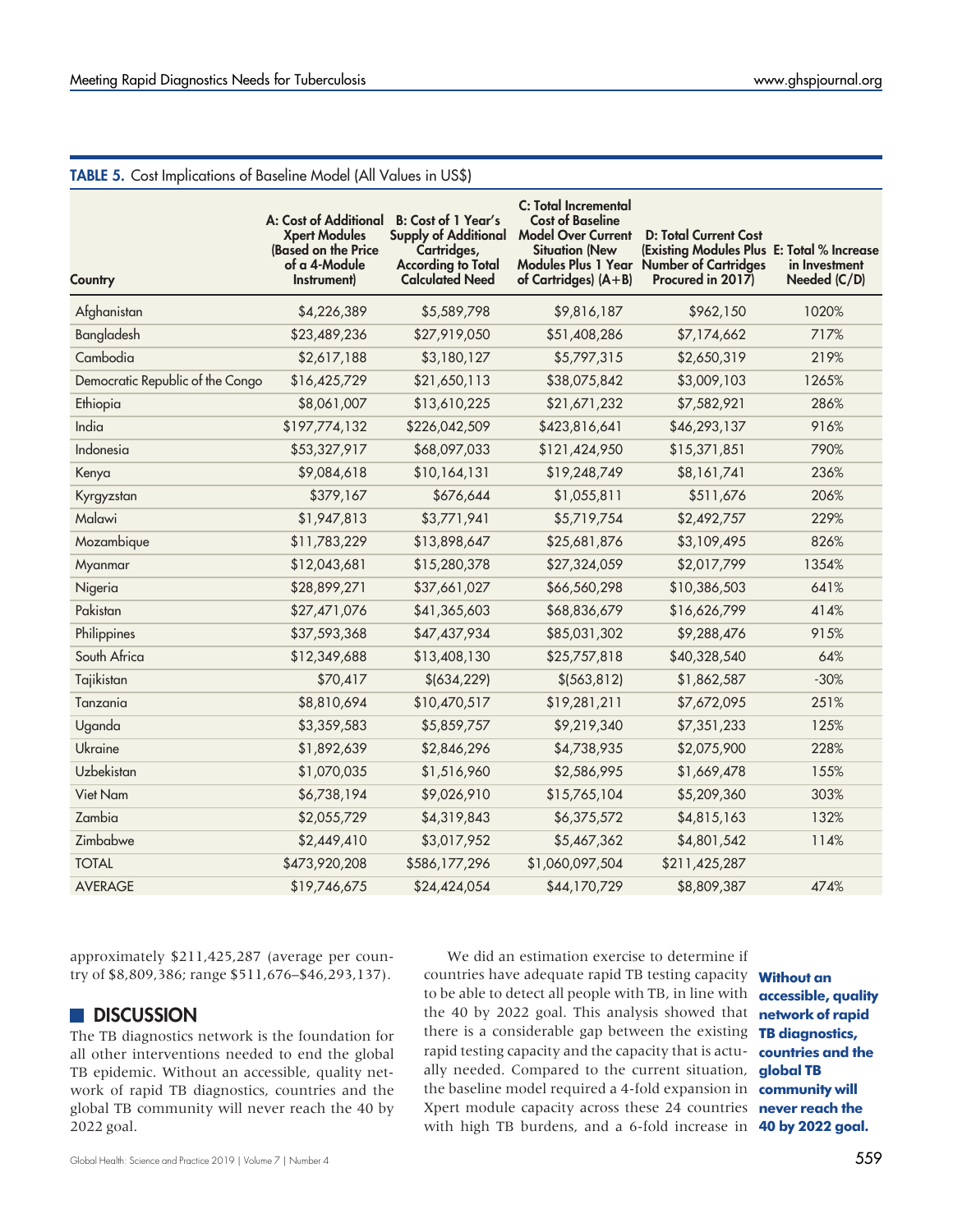the number of test cartridges. The estimated total cost for this scale-up is approximately \$474 million for additional modules, plus an incremental cost each year of cartridges of approximately \$586 million. Proportionately, even greater needs are possible in countries with more active case finding, more aggressive screening of PLHIV, us-age of Xpert machines for other diseases,<sup>[37](#page-12-11)</sup> or lower TB prevalence (because countries would need more tests to find the same number of TB cases).

These large volumes in the baseline model are consistent with early predictions of substantial potential market sizes for new TB diagnostics, with the prediction that 59% adoption of a smearreplacement test by 2020 would result in an estimated annual volume of 49 million tests. $38$  By comparison, the actual procurement reported in 2017 by Cepheid across all high-TB burden countries was less than a quarter of that, at 11.2 million tests procured (Philippe Jacon, Cepheid, email communication, November 2018).

For various reasons, a total required volume lower than that identified from the baseline model is possible ([Table 4\)](#page-7-0), but not likely. First, the ratio of people with TB symptoms to diagnosed TB patients may be less than 10:1, though some of the best data for this come from South Africa and point to, if anything, a higher number. Second, using the national TB program as the data source for Xpert module numbers may miss modules that have been procured directly by the private sector with their own private funding. However, the numbers of such machines in TB high-burden countries are minimal (and zero in many highburden countries). $39$  Third, the use of CXR as a triage tool before the WRD could potentially approximately halve the WRD needs, though cost and major patient access issues around CXR have resulted in limited usage of such an algorithm.

Indeed, it may be optimistic to estimate an approximate 50% reduction in Xpert testing volume based on adding a CXR triage step. In the TB prevalence survey in Vietnam, 3.7% of the general population had a CXR abnormality,  $40$  in a population where TB prevalence was 260 per 100,000 (0.26%), so the ratio of CXR abnormality to confirmed TB was greater than 10 to 1 and thus the NNT in a CXR triage algorithm remained high. Practicality of this algorithm is also a concern. In terms of resource needs, as a first approximation we could assume the same number of CXR machines being needed as the number of Xpert sites under the "per 100,000 population" calculation (see [Supplement\)](http://ghspjournal.org/lookup/suppl/doi:10.9745/GHSP-D-19-00244/-/DCSupplemental). Because a CXR takes only

a few minutes, throughput reasons would likely not justify a greater number of CXR machines than Xpert machines. However, for patient accessibility, such an assumption is very much on the low end because it is far easier to transport sputum to an Xpert than patients to a CXR. Thus, this estimated need for CXR under this scenario should be considered a low-end estimate.

Fourth and finally, operational capacity of WRD machines might improve (less down-time and more cycles per day), though this is not what we see from current experiences in high-burden countries where there is increasing evidence for "Xpert for all" algorithms being incompletely implemented due to resource constraints. For example, Ethiopia has been aggressive in adopting an "Xpert for all" algorithm, which has almost tripled the use of Xpert in 3 years, but the peak utilization is still only  $93\%$ <sup>41</sup> of the "realistic operating capacity" defined above (see Methods) or 54% of the original WHO implementation recommendations (3–4 tests/module/day · 250 days per year). $42$  This less than optimal operating capacity is not because of a lack of need; the percentage of TB cases tested for rifampicin resistance in these project areas has increased but is still only 28%.[41](#page-12-15) Indonesia represents another example, where substantial support for an "Xpert for all" algorithm in focus districts has resulted in more than double the use of Xpert, but peaking at only 38% of full operational capacity in focus districts (compared to 16% in non-supported provinces, using the WHO implementation recommendations)[.43](#page-12-17) Thus, even with substantial support and an expansive algorithm, the instrument's maximum potential operating capacity seems out of reach and the capacity presented in the baseline model presents a more realistic scenario.

Two other ways to reach lower numbers for the resource needs would be to assume either current case finding numbers (instead of the targeted 90% of total incident cases) and the current, inadequate TB screening percentages for PLHIV. Although in [Table 4](#page-7-0) we present the results of using such sensitivity analyses, our baseline model was aimed explicitly at estimating the future needs of the TB community to reach goals that have already been set. Both of these 2 sensitivity analyses go against that theme by settling for the status quo. Thus, although these 2 analyses are included in [Table 4](#page-7-0) for the sake of completeness, we do not see them as a challenge to the baseline numbers.

It is important to note that the number of Xpert tests needed for PLHIV screening does not decrease greatly with the widespread adoption of ART. Even PLHIV on ART will still have significant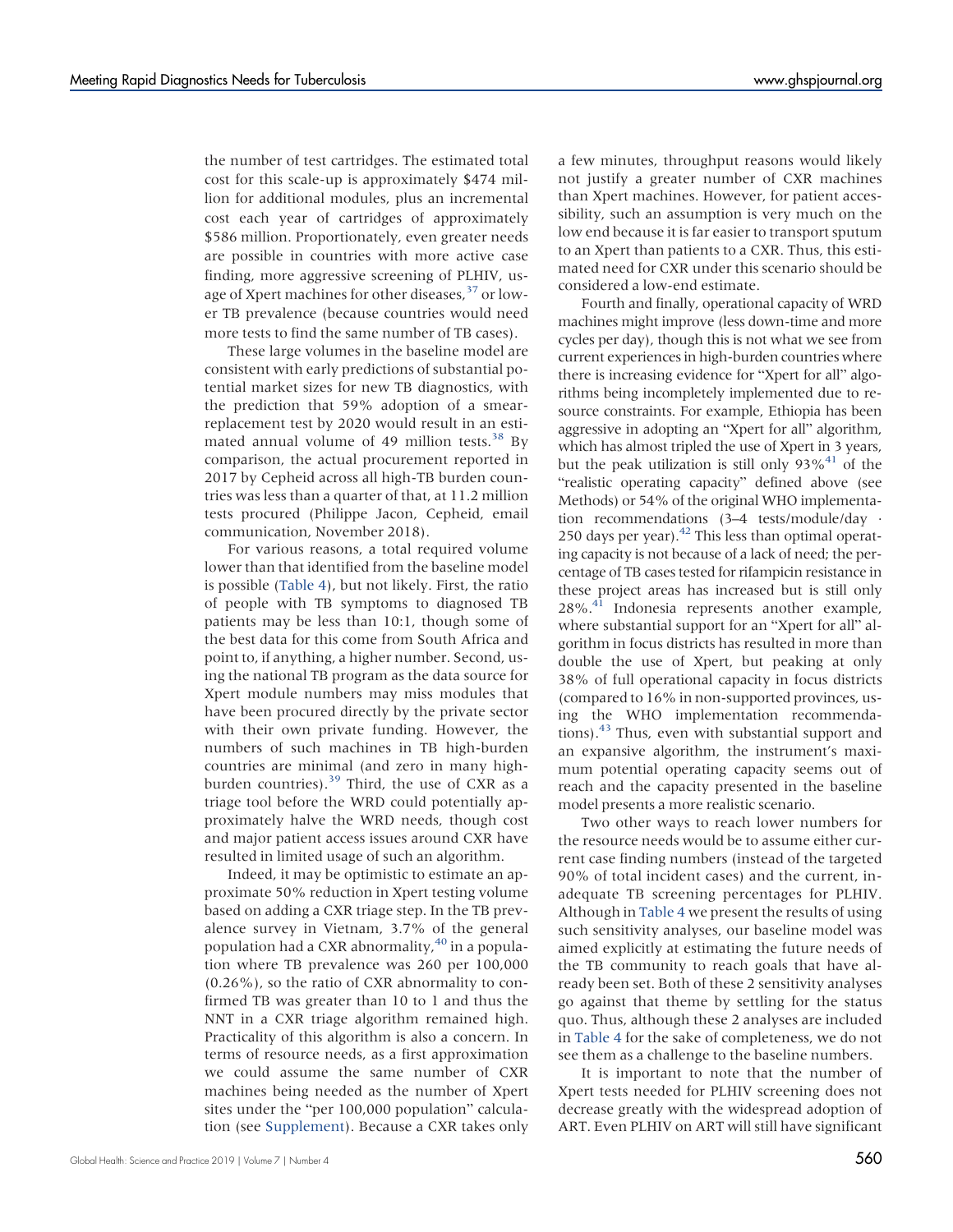levels of TB symptoms from non-TB causes, just like the general population, and it is these non-TB causes that are behind the vast majority of the symptoms that prompt an Xpert test. The subsequent TB yield from those Xpert tests will decrease for people on ART, but the need for the tests in the first place remains, which is the relevant issue for this exercise.

When Xpert was introduced in 2010, it was intended to be a point-of-care test to replace smear microscopy. By doing this, countries would keep access intact but significantly improve sensitivity and be able to diagnose rifampicin resistance with the initial test. In reality, roll-out has been steady but slow.<sup>[44,](#page-12-18)[45](#page-12-19)</sup> In 2013, WHO policy<sup>[46](#page-12-20)</sup> recommended that Xpert be used as the initial diagnostic test in adults and children suspected of having multidrug-resistant TB or HIV-associated TB; the use of Xpert as the initial test in all adults and children with symptoms of TB was a conditional recommendation and not taken up by most coun-tries. Although the WHO Compendium<sup>[8](#page-11-7)</sup> states that Xpert is to be used as the initial diagnostic test in everyone with symptoms of TB (see Methods), the original restricted policy led to an uneven and slow uptake of Xpert as the primary diagnostic for all people with symptoms of TB. By the end of 2017, national algorithms and policies in only 32 of the 48 countries included in WHO's lists of high TB, TB/HIV, and multidrug-resistant TB burden countries had been revised to include this recommendation for use of Xpert for all individuals with TB symptoms, $3$  and the extent of implementation in countries with these policies varies.

Why are WRDs including Xpert not being used universally as the primary diagnostic tool for TB? Beyond the explanation of insufficient financial resources, there are several plausible reasons. $47$ Originally, Xpert was intended to be a "near" point-of-care diagnostic placed within subdistrict facilities similar to the level of smear microscopy services; however, limited resources and operational challenges like unstable power supply forced Xpert to become more centralized and ultimately inaccessible without specimen transport mechanisms in place.<sup>[48](#page-12-22)</sup> Some of the operational barriers<sup>[48,](#page-12-22)[49](#page-12-23)</sup> are slowly being addressed, including the use of alternative power sources like solar and diagnostic data management solutions like GXAlert/ASPECT that provides visibility to the program on all instruments (thus enabling a response to instrument problems or commodity issues). There is also an abundance of training material for all levels of the health system that

can be used to build staffing capacity and there have been creative approaches to address staff shortages. But, despite all these interventions, the ability to move Xpert to the level of the microscopy center is still in doubt in many high-burden countries. Issues such as power, infrastructure (i.e., air conditioning), capacity of staff to troubleshoot, lack of maintenance and service, and module failures remain major operational challenges that will have to be faced in any ongoing expansion, with a focus on supporting the systems required for a true point-of-care functionality.<sup>50[,51](#page-12-25)</sup> In addition, since concessional pricing for the Xpert instrument and test cartridges is limited to the public sector, the test is mostly unavailable to persons who seek care from private providers and facilities.<sup>39</sup>

#### **Limitations**

Our analysis has a number of limitations. There is limited information to inform the setting of values for certain key variables, including NNT. True numbers will, in any case, vary substantially between countries depending on epidemiology, the intensity of case finding, and other factors. Attempts to incorporate such considerations via stratification of the model would result in a less transparent and more questionable model based on suppositions rather than evidence and was therefore not undertaken. However, we believe that the baseline model remains a reasonable estimate that errs on the side of conservatism. For the estimation of current cartridge procurement volumes, the estimated values may not reflect true consumption if the procurement order for a country is not based on the previous year's consumption due to leftover stock from the previous year or an increase or decrease in funding available for procurement. In addition, the resource needs estimate does not include a number of additional and substantial areas of investment that would be needed including the cost of maintenance contracts, shipping and customs payments, connectivity installment and maintenance, sputum transportation, infrastructure requirements, and training and paying salaries for additional staff. Finally, the required investment amount may differ if different WRDs, with a different price, are used instead of Xpert, <sup>[14](#page-11-12)</sup> or if Xpert machine or cartridge procurement is by private providers without access to concessional pricing.

# **CONCLUSION**

Even as countries continue to work out WRD expansion and operational issues, the issue of the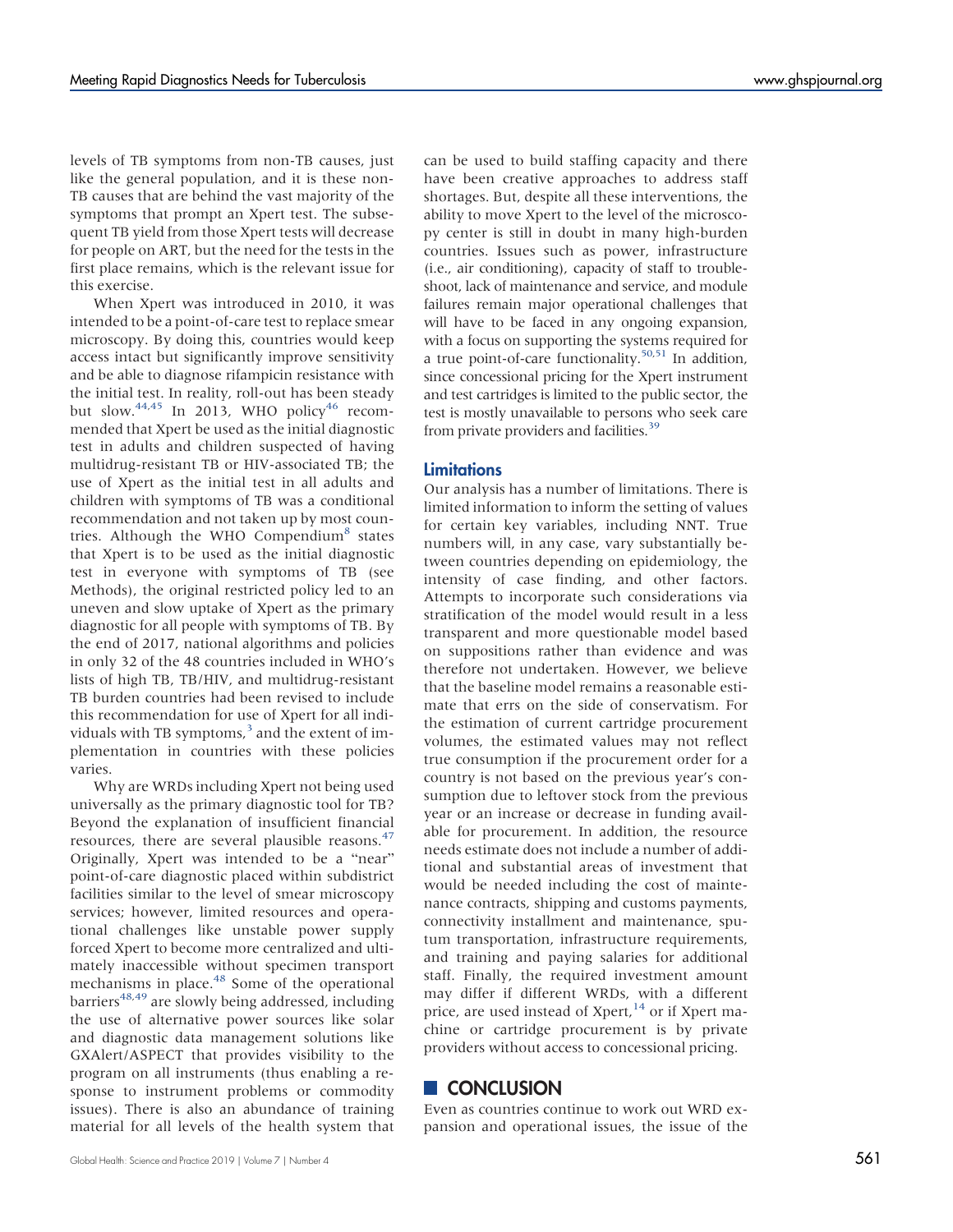total capacity needed (as addressed here) also remains, including the gap in the resources needed to reach that capacity. Rapid test availability is very far from the only issue and need that is confronting TB programs as they aim for the 40 by 2022 targets; there are a multitude of additional activity, financial, and system constraints that must also be addressed. However, it is clear from this analysis that countries do not have enough rapid TB test instruments or cartridges to meet their needs. Without increasing both instrument and cartridge numbers, countries will struggle to find all people with TB and to implement quality TB diagnostics at scale. Ambitious goals such as the 40 by 2022 require bold interventions. This includes urgently expanding access to and capacity of country TB diagnostic testing networks.

Acknowledgments: The authors would like to thank C. Vincent, S. Ahmedov, P. Pierre, and the USAID/Washington TB team for data sources and comments on the analysis. Additionally, we thank our colleagues in USAID missions for the 24 countries presented in the analysis for sourcing the detailed data on current numbers of Xpert modules. The authors are employed by the United States Agency for International Development (USAID), Washington DC, USA. The views and opinions expressed in this article are those of the authors and not necessarily the views and opinions of USAID.

Funding: No specific funding for this work.

Competing Interests: None declared.

# REFERENCES

- <span id="page-11-0"></span>1. United Nations High-Level Meeting on the Fight to End Tuberculosis web page. [https://www.un.org/pga/73/event-detail/fight-to](https://www.un.org/pga/73/event-detail/fight-to-end-tuberculosis/)[end-tuberculosis/](https://www.un.org/pga/73/event-detail/fight-to-end-tuberculosis/). Accessed July 1, 2019.
- <span id="page-11-1"></span>2. Resolution adopted by United Nations General Assembly on 10 October 2018. Political declaration of the High-Level Meeting of the General Assembly on the Fight Against Tuberculosis. [https://](https://digitallibrary.un.org/record/1649568/files/A_RES_73_3-EN.pdf) [digitallibrary.un.org/record/1649568/files/A\\_RES\\_73\\_3-EN.pdf](https://digitallibrary.un.org/record/1649568/files/A_RES_73_3-EN.pdf). Accessed July 1, 2019.
- <span id="page-11-2"></span>3. World Health Organization (WHO). Global Tuberculosis Report, 2018. Geneva, Switzerland: WHO; 2018. [http://apps.who.int/](http://apps.who.int/iris/bitstream/handle/10665/274453/9789241565646-eng.pdf) [iris/bitstream/handle/10665/274453/9789241565646-eng.](http://apps.who.int/iris/bitstream/handle/10665/274453/9789241565646-eng.pdf) [pdf](http://apps.who.int/iris/bitstream/handle/10665/274453/9789241565646-eng.pdf). Accessed July 1, 2019.
- <span id="page-11-3"></span>4. Walzl G, McNerney R, du Plessis N, et al. Tuberculosis: advances and challenges in development of new diagnostics and biomarkers. Lancet Infect Dis. 2018;18(7):e199–e210. [CrossRef.](https://doi.org/10.1016/S1473-3099(18)30111-7) [Medline](http://www.ncbi.nlm.nih.gov/pubmed/29580818)
- <span id="page-11-4"></span>5. Steingart KR, Ramsay A, Pai M. Optimizing sputum smear microscopy for the diagnosis of pulmonary tuberculosis. Expert Rev Anti Infect Ther. 2007;5(3):327–331. [CrossRef.](https://doi.org/10.1586/14787210.5.3.327) [Medline](http://www.ncbi.nlm.nih.gov/pubmed/17547496)
- <span id="page-11-5"></span>6. Perkins MD, Roscigno G, Zumla A. Progress towards improved tuberculosis diagnostics for developing countries. Lancet. 2006; 367(9514):P942–P943. [CrossRef.](https://doi.org/10.1016/S0140-6736(06)68386-4) [Medline](http://www.ncbi.nlm.nih.gov/pubmed/16546544)
- <span id="page-11-6"></span>7. World Health Organization (WHO). The End TB Strategy. Geneva, Switzerland: WHO; 2015. [http://www.who.int/tb/End\\_TB\\_](http://www.who.int/tb/End_TB_brochure.pdf) [brochure.pdf](http://www.who.int/tb/End_TB_brochure.pdf). Accessed July 1, 2019.
- <span id="page-11-7"></span>8. World Health Organization (WHO). Compendium of WHO Guidelines and Associated Standards: Ensuring Optimum Delivery of the Cascade of Care for Patients with Tuberculosis. 2nd ed. Geneva, Switzerland: WHO; 2018. [http://apps.who.int/iris/](http://apps.who.int/iris/bitstream/handle/10665/272644/9789241514101-eng.pdf)

[bitstream/handle/10665/272644/9789241514101-eng.pdf](http://apps.who.int/iris/bitstream/handle/10665/272644/9789241514101-eng.pdf). Accessed July 1, 2019.

- <span id="page-11-8"></span>9. Global Laboratory Initiative. GLI Model TB Diagnostic Algorithms. Geneva, Switzerland: WHO; 2018. [http://www.stoptb.org/wg/](http://www.stoptb.org/wg/gli/assets/documents/GLI_algorithms.pdf) [gli/assets/documents/GLI\\_algorithms.pdf.](http://www.stoptb.org/wg/gli/assets/documents/GLI_algorithms.pdf) Accessed July 1, 2019.
- <span id="page-11-9"></span>10. World Health Organization. Global Tuberculosis Database. Geneva, Switzerland: WHO; 2019. [http://www.who.int/tb/](http://www.who.int/tb/country/data/download/en/) [country/data/download/en/.](http://www.who.int/tb/country/data/download/en/) Accessed July 1, 2019.
- <span id="page-11-10"></span>11. World Health Organization. Systematic Screening for Active Tuberculosis: Principles and Recommendations. Geneva, Switzerland: WHO; 2013. [https://www.who.int/tb/publications/](https://www.who.int/tb/publications/Final_TB_Screening_guidelines.pdf) [Final\\_TB\\_Screening\\_guidelines.pdf.](https://www.who.int/tb/publications/Final_TB_Screening_guidelines.pdf) Accessed July 1, 2019.
- 12. World Health Organization. Systematic Screening for Active Tuberculosis: An Operational Guide. Geneva, Switzerland: WHO; 2015. [http://apps.who.int/iris/bitstream/handle/10665/](http://apps.who.int/iris/bitstream/handle/10665/181164/9789241549172_eng.pdf) [181164/9789241549172\\_eng.pdf.](http://apps.who.int/iris/bitstream/handle/10665/181164/9789241549172_eng.pdf) Accessed July 1, 2019.
- <span id="page-11-11"></span>13. Wells WA. Onions and prevalence surveys: how to analyze and quantify tuberculosis case-finding gaps. Int J Tuberc Lung Dis. 2017;21(11):1101–1113. [CrossRef](https://doi.org/10.5588/ijtld.17.0271). [Medline](http://www.ncbi.nlm.nih.gov/pubmed/29037290)
- <span id="page-11-12"></span>14. Unitaid. Tuberculosis: Diagnostics Technology and Market Landscape. 5th ed. Geneva, Switzerland: Unitaid; 2017.
- <span id="page-11-13"></span>15. World Health Organization. Spreadsheet for Country-Specific Calculation of Diagnostic Testing and Facility Needs Using Recommended Algorithms. [http://www.who.int/tb/publications/](http://www.who.int/tb/publications/calculations_of_lab_capacity.xls) [calculations\\_of\\_lab\\_capacity.xls.](http://www.who.int/tb/publications/calculations_of_lab_capacity.xls) Accessed July 1, 2019.
- <span id="page-11-14"></span>16. United States Agency for International Development (USAID). USAID TB Priority Countries. [https://www.usaid.gov/global-health/health](https://www.usaid.gov/global-health/health-areas/tuberculosis/countries)[areas/tuberculosis/countries](https://www.usaid.gov/global-health/health-areas/tuberculosis/countries). Accessed July 1, 2019.
- <span id="page-11-15"></span>17. Joint United Nations Programme on HIV/AIDS. UNAIDS Data 2017. Geneva, Switzerland: UNAIDS; 2017. [http://www.unaids.org/](http://www.unaids.org/sites/default/files/media_asset/20170720_Data_book_2017_en.pdf) [sites/default/files/media\\_asset/20170720\\_Data\\_book\\_2017\\_en.](http://www.unaids.org/sites/default/files/media_asset/20170720_Data_book_2017_en.pdf) [pdf.](http://www.unaids.org/sites/default/files/media_asset/20170720_Data_book_2017_en.pdf) Accessed July 1, 2019.
- <span id="page-11-16"></span>18. Joint United Nations Programme on HIV/AIDS (UNAIDS). 90-90- 90: An Ambitious Treatment Target to Help End the AIDS Epidemic. Geneva, Switzerland: UNAIDS; 2017. [http://www.unaids.org/en/](http://www.unaids.org/en/resources/909090) [resources/909090](http://www.unaids.org/en/resources/909090). Accessed July 1, 2019.
- <span id="page-11-17"></span>19. Stop TB Partnership and World Health Organization. The Global Plan to Stop TB 2011-2015. Geneva, Switzerland: WHO; 2010. [http://www.stoptb.org/assets/documents/global/plan/tb\\_](http://www.stoptb.org/assets/documents/global/plan/tb_globalplantostoptb2011-2015.pdf) [globalplantostoptb2011-2015.pdf.](http://www.stoptb.org/assets/documents/global/plan/tb_globalplantostoptb2011-2015.pdf) Accessed July 1, 2019.
- <span id="page-11-18"></span>20. Accessible pricing. Foundation for Innovative New Diagnostics website. <https://www.finddx.org/pricing/>. Accessed July 1, 2019.
- <span id="page-11-19"></span>21. World Health Organization (WHO). Laboratory Services in Tuberculosis Control: Organization and Management, Part 1. Geneva, Switzerland: WHO; 1998. [http://apps.who.int/iris/](http://apps.who.int/iris/bitstream/handle/10665/65942/WHO_TB_98.258_(part1).pdf) [bitstream/handle/10665/65942/WHO\\_TB\\_98.258\\_\(part1\).pdf](http://apps.who.int/iris/bitstream/handle/10665/65942/WHO_TB_98.258_(part1).pdf). Accessed July 1, 2019.
- <span id="page-11-20"></span>22. World Health Organization (WHO). Framework of Indicators and Targets for Laboratory Strengthening Under the End TB Strategy. Geneva, Switzerland: WHO; 2016. [http://apps.who.int/iris/](http://apps.who.int/iris/bitstream/10665/250307/1/9789241511438-eng.pdf) [bitstream/10665/250307/1/9789241511438-eng.pdf](http://apps.who.int/iris/bitstream/10665/250307/1/9789241511438-eng.pdf). Accessed July 1, 2019.
- <span id="page-11-21"></span>23. Stevens WS, Scott L, Noble L, Gous N, Dheda K. Impact of the GeneXpert MTB/RIF technology on tuberculosis control. Microbiol Spectr. 2017;5(1). [CrossRef](https://doi.org/10.1128/microbiolspec.TBTB2-0040-2016). [Medline](http://www.ncbi.nlm.nih.gov/pubmed/28155817)
- <span id="page-11-22"></span>24. National Health Laboratory Service (NHLS). GeneXpert MTB/RIF Progress Report, July 2014. Johannesburg, South Africa: NHLS; 2014. [http://www.nhls.ac.za/wp-content/uploads/2018/09/](http://www.nhls.ac.za/wp-content/uploads/2018/09/GeneXpert-Progress-Report-July-2014_Final.pdf) [GeneXpert-Progress-Report-July-2014\\_Final.pdf](http://www.nhls.ac.za/wp-content/uploads/2018/09/GeneXpert-Progress-Report-July-2014_Final.pdf). Accessed July 1, 2019.
- <span id="page-11-23"></span>25. National Health Laboratory Service (NHLS). GeneXpert MTB/RIF National Report, July 2018. Johannesburg, South Africa: NHLS; 2018.